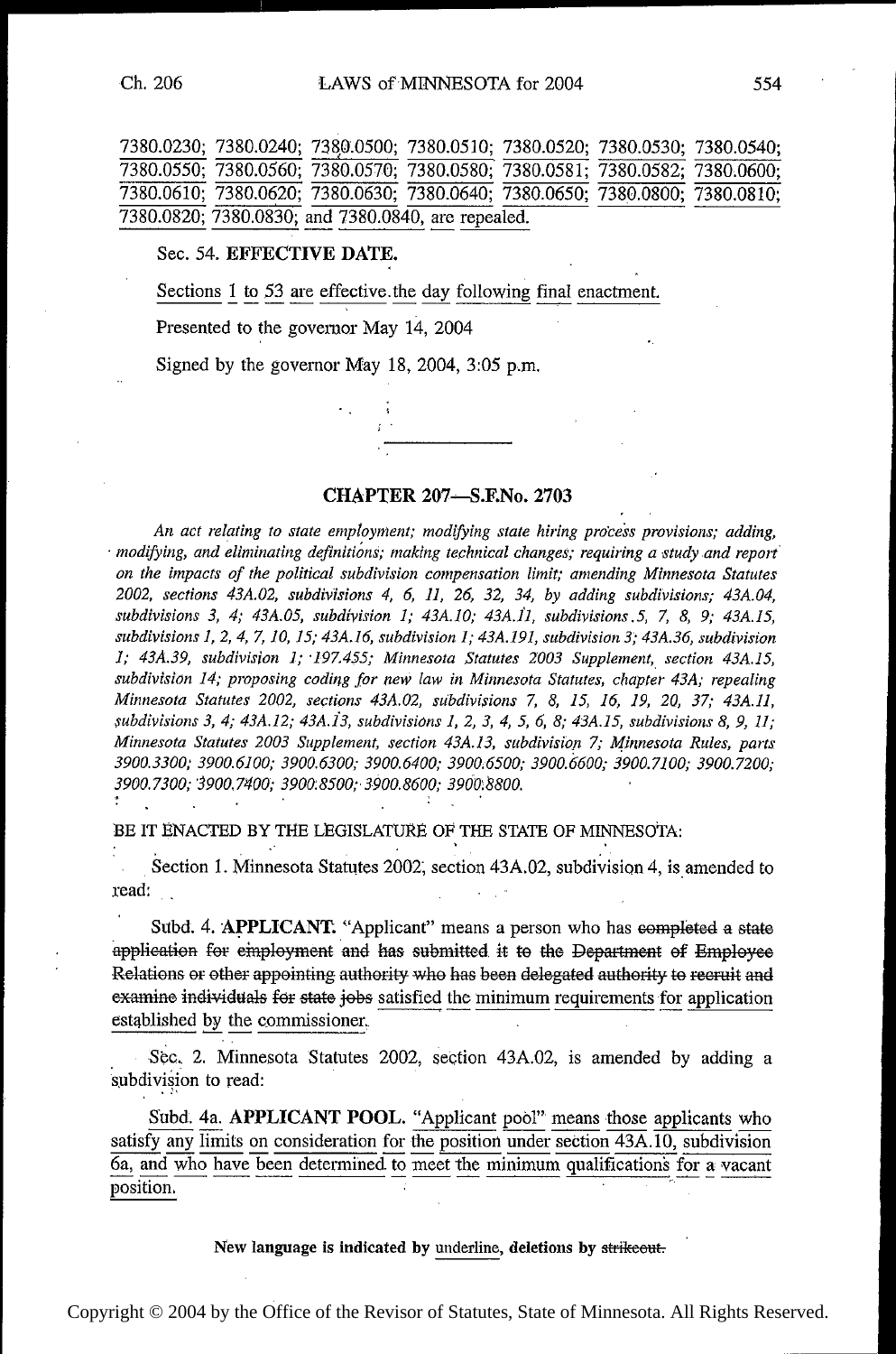Sec. 3. Minnesota Statutes 2002, section 43A.02, subdivision 6, is amended to read:

Subd. 6. APPOINTMENT. "Appointment" means the act of filling a vacancy by placement of a person in a civil service position through selection from an eligible list a finalist pool or a noncompetitive or qualifying process including transfer, demotion or reinstatement.

- Sec. 4. Minnesota Statutes 2002, section 43A.O2, subdivision 11, is amended to read:

Subd. I1. CLASS. "Class" means one or more positions sufficiently similar with respect to duties and responsibilities that the same descriptive title may be used with clarity to designate each position allocated to the class and that the same general qualifications are needed for performance of the duties of the class, and that the same schedule of pay can be applied with equity to all positions in the class under the same or substantially the same employment conditions.

Sec, 5. Minnesota Statutes 2002, section 43A.O2, is amended by adding a subdivision to read:

Subd. 22b. FINALIST POOL. "Finalist pool" means those members of the applicant pool who have been determined to best meet all the qualifications for a vacant position and who may be legally appointed to the position.

Sec. 6. Minnesota Statutes 2002, section 43A.02, subdivision 26, is amended to read:

Subd. 26. LAYOFF LIST. "Layoff list" means an eligible a list by class of former permanent or probationary employees of a job class who have been terminated from positions in the class because of a shortage of funds or curtailment of service or for any other reason beyond their control not reflecting discredit on the employee are eligible to be recalled to that class under the provisions of a collective bargaining agreement or plan established under section  $\overline{43A.18}$ .

Sec.'7. Minnesota Statutes 2002, section 43A.02, subdivision 32, is amended to read:

Subd. 32. PROBATIONARY PERIOD. "Probationary period"," part of the examination selection process, means a working period following unlimited appointment to a position in the classified sewice, during which the employee is required to demonstrate ability to perform the duties and fulfill the responsibilities of the position.

Sec. 8. Minnesota Statutes 2002, section 43A.02, subdivision 34, is amended to read:

Subd. 34. QUALIFYING APPOINTMENT. "Qualifying appointment" means the selection, from other than an eligible list a finalist pool, of a candidate an applicant who has demonstrated through an examination a selection process that the eandidate applicant meets minimum job-related requirements.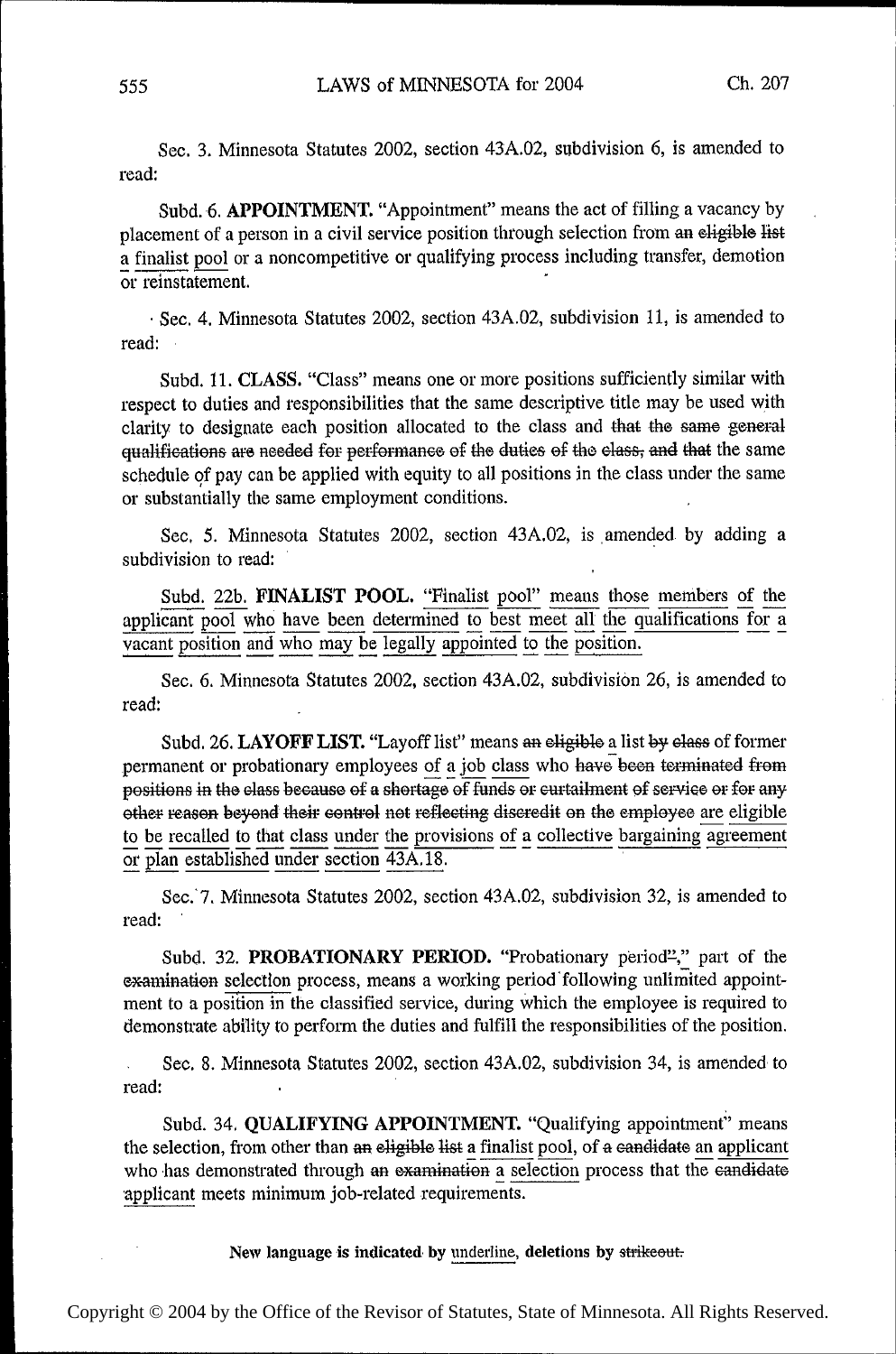Sec. 9. Minnesota Statutes 2002, section 43A.04, subdivision 3, is amended to read:  $r_{\rm c}$  read:  $1$   $\sim$  100  $\sim$  100  $\sim$  100  $\sim$  100  $\sim$  100  $\sim$  100  $\sim$  100  $\sim$  100  $\sim$  100  $\sim$  100  $\sim$  100  $\sim$  100  $\sim$  100  $\sim$  100  $\sim$  100  $\sim$  100  $\sim$  100  $\sim$  100  $\sim$  100  $\sim$  100  $\sim$  100  $\sim$  100  $\sim$ 

Subd. 3. RULES. The commissioner shall adopt rules under the Administrative Procedure Act to implement the provisions of this chapter that directly affect the rights of or processes available to the general public. The rules have the force and effect of law and may include but are not limited to:

(1) the processes for determining the extent of competition for filling vacancies, for recruiting applicants, for conducting competitive open examinations, for ranking candidates and maintaining competitive open eligible lists, and for certification and appointment of eligibles from competitive open eligible lists selection procedures and for making appointments of individuals who are not employees of the civil service;

(2) the process for effecting noncompetitive and qualifying appointments;  $, \ldots$ 

(3) the process for temporary designation of positions in the unclassified service and for effecting appointments to the unclassified service; ' 4 ' '

(4) a statewide affirmative action program to include requirements foragency affirmative action plans, statewide policies and procedures, reporting requirements, accountability and responsibility of employees in the executive branch, and overall objectives of the program;

(5) conditions under which 'moving and other expenses may be authorized' and paid prior to appointment to persons who have accepted state employment;

(6) procedures for administration of the code of ethics for employees of the executive branch;

(7) examination procedures for candidates with disabilities as described in section  $43A.15$ , subdivision 14; and V ' ' '

(8) procedures or policies that affect the operation of or participation in the,public employees insurance program. '

Sec. 10. Minnesota Statutes 2002, section 43A.04, subdivision 4, is amended to read: read: where  $\sim$  (1) and (1) and (1) and (1) and (1) and (1) and (1) and (1) and (1) and (1) and (1) and (1) and (1) and (1) and (1) and (1) and (1) and (1) and (1) and (1) and (1) and (1) and (1) and (1) and (1) and (1) a

Subd. 4. ADMINISTRATIVE PROCEDURES. The commissioner shall develop administrative procedures, which are not subject to the rulemaking provisions of the Administrative Procedure Act, to effect provisions of chapter 43A which do not directly affect the rights of or processes available to the general public. The commissioner may also adopt administrative procedures, not subject to the Administrative Procedure Act, which concern topics affecting the general-public if those procedures concern only the internal management of the department or other agencies and if those elements of the topics which affect the general public are the subject of department rules. '

Administrative procedures shall be reproduced and made available for comment to agencies, employees, and appropriate-exclusive representatives certified pursuant to

New language is indicated by underline, deletions by strikeout.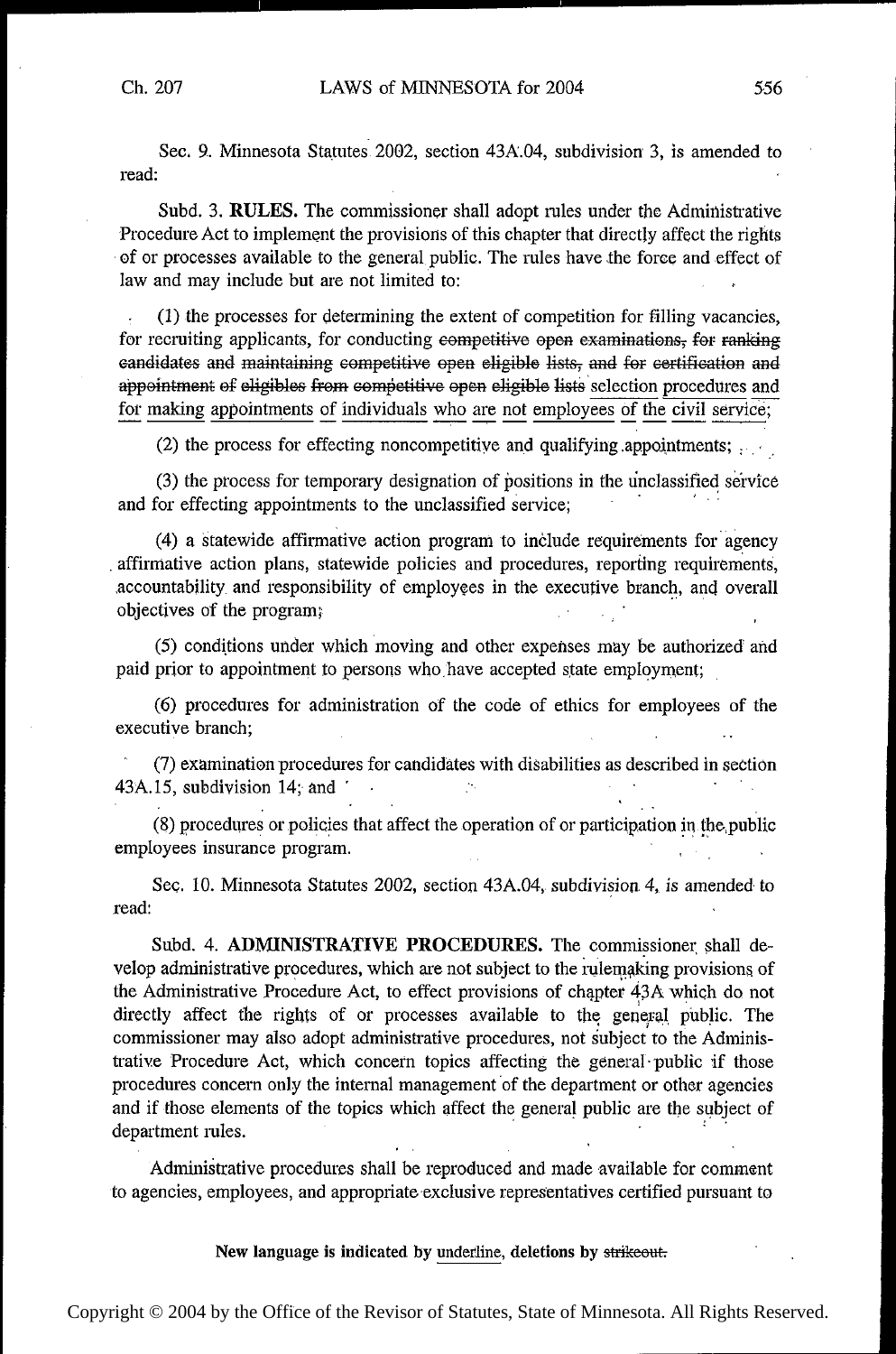sections l79A.O1 to l79A.Z5, for at least 15 days prior to implementation and shall include but are not limited to:

(a) maintenance and administration of a plan of classification for all positions in the classified service and for comparisons of unclassified positions with positions in , the classified service; s

(b) procedures for administration of collective bargaining agreements and plans established pursuant to section 43A.l8 concerning total compensation and the terms and conditions of employment for employees;

(c) procedures for effecting all personnel actions internal to' the state service such as processes and requirements for agencies to publicize job openings and consider applicants who are referred or nominate themselves, conduct of eompetitive promotional examinations, ranking and certification of selection procedures limited to employees for promotion, noncompetitive and qualifying appointments of employees and leaves of absence;

(d) maintenance and administration of employee performance appraisal, training and other programs; and

(e) procedures for pilots of the reengineered employee selection process. Employment provisions of this chapter, associated personnel rules adopted under subdivision 3, and administrative procedures established\_under clauses (a) and (c) may be waived for the purposes of these pilots. The pilots may affect the rights of and processes available to members of the general public seeking employment in the classified service. The commissioner will provide public notice of any pilot directly affecting the rights of and processes available to the general public and make the administrative procedures available for comment to the general public, agencies, employees, and appropriate exclusive representatives certified pursuant to sections 179A.Ol to l79A.25 for at 'least 30 days prior to implementation.

Sec. ll. Minnesota Statutes 2002, section 43A.O5, subdivision 1, is amended to read:  $\blacksquare$ .

Subdivision 1. GENERAL. The commissioner through the Personnel Bureau shall perform the duties assigned in this chapter. The deputy for the Personnel Bureau shall perform any duties delegated by the commissioner.

The commissioner's authority and responsibility shall include but not be limited to maintenance of a classification plan, assignment of all positions in the classified service to job classes, maintenance and approval of 'total compensation plans for all positions in the executive branch pursuant to the provisions of section 43A.l8 and other provisions of law; preparation of examinations; rating of candidates for employment and preparation of eligible lists administration of systems for employee selection; maintenance of employee performance appraisal, training and affirmative action programs; and maintenance and publication of logical career paths in the classified civil service.

## New language is indicated by underline, deletions by strikeout.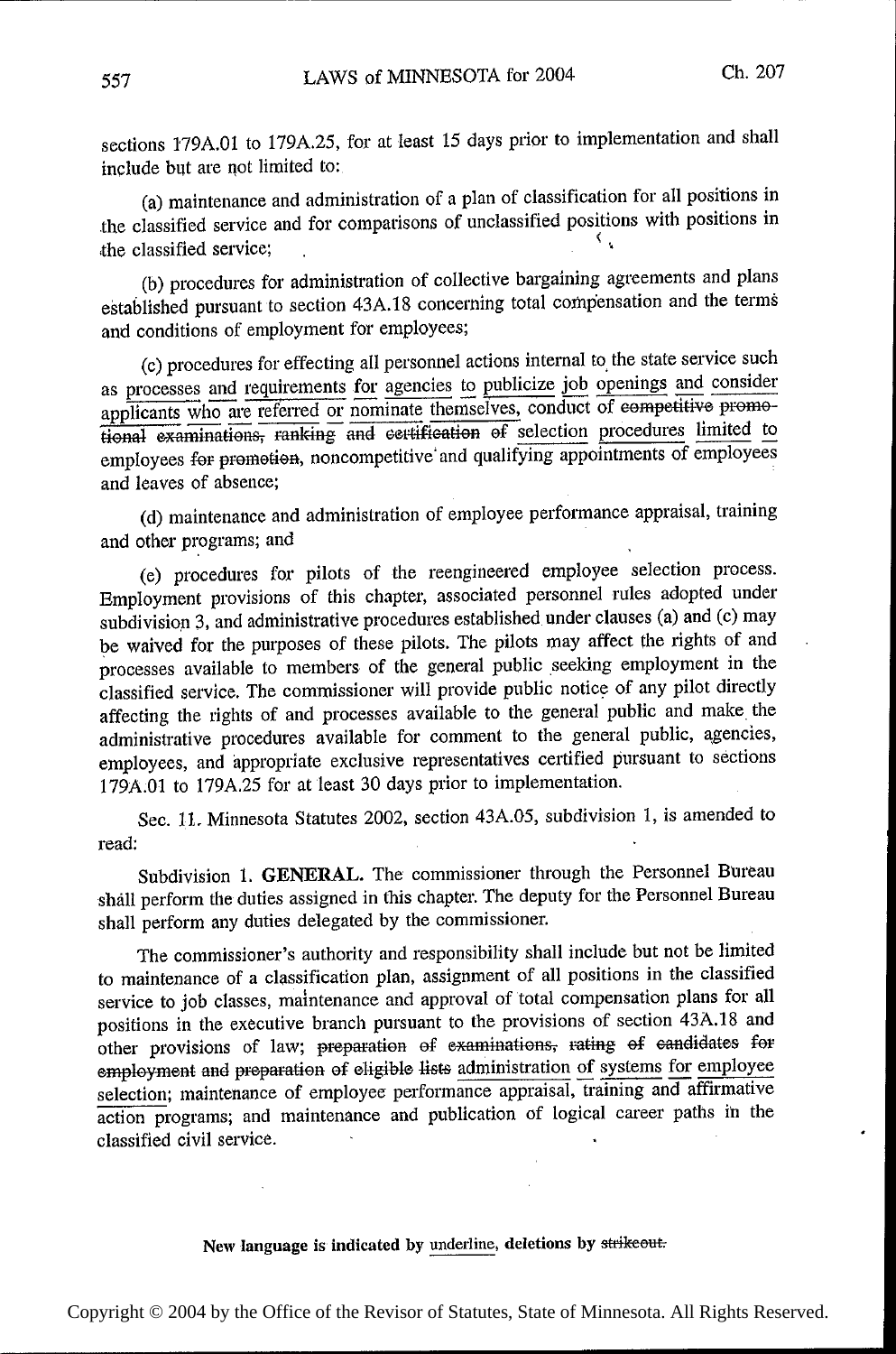Sec. 12. Minnesota Statutes 2002, section 43A.10, is amended to read:

# 43A.10 EXAMINATIONS SELECTION PROCESS; ELIGIBILITY TO **COMPETE.**

Subdivision 1. GENERAL. Entrance to the classified service shall be through successful competition in an examination and certification a selection process and appointment from an eligible list a finalist pool except as provided in section 43A.15 or other law and for employees in a bargaining unit as defined in section 179A.10, appointments shall be subject to applicable provisions of collective bargaining agreements.

Subd. 2. EXAMINATION SELECTION CRITERIA AND METHODS. All examinations selection criteria and methods for filling positions in the classified service shall be job related and designed to fairly assess ability to perform the duties of the elass vacant position for which the examination selection process is given conducted.

Subd. 2a. APPLICATION REQUIREMENTS. The commissioner shall establish and maintain a database of applicants for state employment. The commissioner shall establish, publicize, and enforce minimum requirements for application. The appointing authority shall enforce the established minimum requirements for application for individuals who express interest directly to the appointing authority.

Subd. 2b. TERM OF ELIGIBILITY. The term of eligibility on layoff lists shall be as provided in the collective bargaining agreement or plan established under section 43A.18, under which the layoff list was established. The term of eligibility for all other applicants shall be determined by the commissioner but shall not be less than six months.

Subd. 3. FACILITIES FURNISHED EXAMINERS FOR SELECTION PROCEDURES. The authorities having control of public buildings in political subdivisions of the state and school districts, upon written request of the commissioner, shall furnish convenient facilities for the administration of examinations selection procedures. Upon such request, it shall be the duty of state and local authorities and employees, as it is consistent with their other duties, to aid in carrying out the provisions of this section. Campuses of the Minnesota State Colleges and Universities may charge the commissioner for actual costs incurred in providing facilities for examinations selection procedures, provided that the costs were incurred due solely to the examination selection procedure.

Subd. 4. CANDIDATES, ELIGIBLES APPLICANTS; EXPENSES. The commissioner or an appointing authority may pay travel expenses incurred by eandidates or eligibles applicants invited for oral examinations or employment interviews in the manner and amounts authorized by the commissioner.

Subd. 5. ELIGIBILITY FOR COMPETITIVE OPEN EXAMINATIONS. Competitive open examinations shall, upon public notice, be open to all applicants who meet reasonable job-related requirements fixed by the commissioner.

Subd. 6. ELIGIBILITY FOR COMPETITIVE PROMOTIONAL EXAMI-NATIONS. Competitive promotional examinations shall be open only to employees of

New language is indicated by underline, deletions by strikeout.

558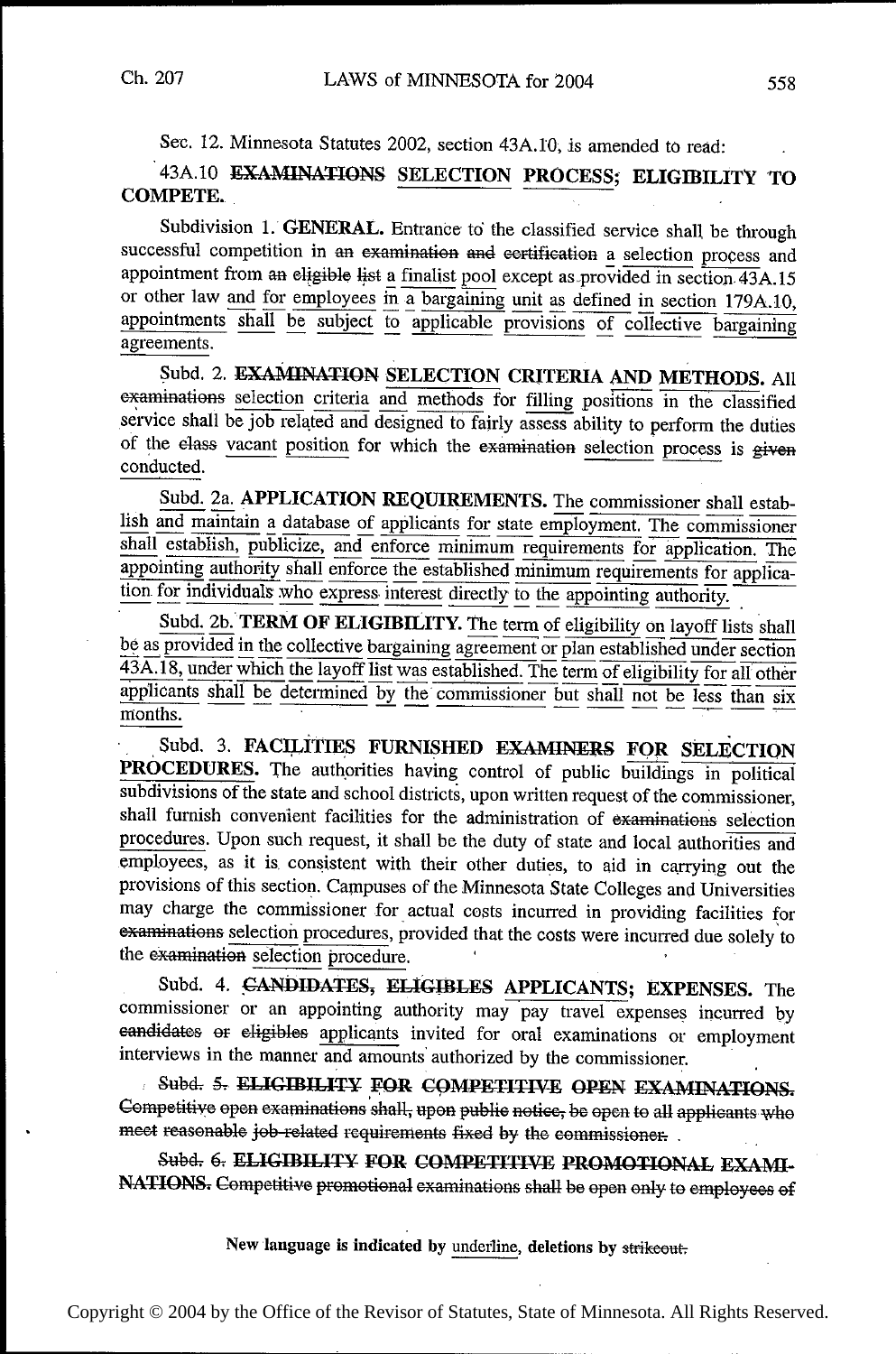the civil service, the Minnesota State Retirement System, the Public Employees Retirement Association, and the Teacher's Retirement Association. The commissioner may require that competition be extended to all employees as defined above or may limit competition to employees of one or more agencies or organizational units thereof or to employees meeting specified employment conditions.

Subd. 6a. LIMITED CONSIDERATION OF APPLICANTS. The commissioner may limit consideration to only those applicants who have indicated availability for the geographic location, employment condition, travel status, and job grouping of the vacant position and who have indicated possession of the minimum qualifications for the vacant position. In addition, the commissioner may limit consideration to only those applicants who are:

(1) employees on a layoff list for the job class of the position. The appointing authority shall consider those names as provided in collective bargaining agreements and plans established under section 43A.18;

(2) current employees of the civil service, the Minnesota State Retirement System, the Public Employees Retirement Association, and the Teacher's Retirement Association, or employees of one or more agencies or organizational units under them;

(3) former permanent and probationary employees of the job class who separated from the class in good standing within the past four years and have indicated availability for reinstatement to the class; or

(4) current permanent and probationary employees who have indicated availability for transfer or demotion to the job class.

Subd. 6b. REFUSAL TO CONSIDER AN APPLICANT. The commissioner may remove from consideration any applicant who:

(1) has been dismissed for cause from the public service;

(2) has directly or indirectly given or promised to give anything of value to any person in connection with the selection process, appointment, or proposed appointment;

(3) has made a false statement of any material fact, or practiced or attempted to practice any deception or fraud in the application or selection process or in securing eligibility or appointment; or

(4) has a prior conviction of a crime directly related to the vacant position provided the refusal is consistent with the requirements and procedures of chapter 364.

When the commissioner refuses to consider an applicant, the commissioner shall, upon request of the applicant, furnish the applicant a statement of the reasons for the refusal. Upon receipt of relevant information, the commissioner shall reconsider the refusal and may restore the applicant to consideration.

Subd. 7. EXAMINATION SELECTION PROCESS ACCOMMODATIONS. Upon request, the commissioner or appointing authority shall provide examination selection process accommodations to a candidate an applicant with a disability that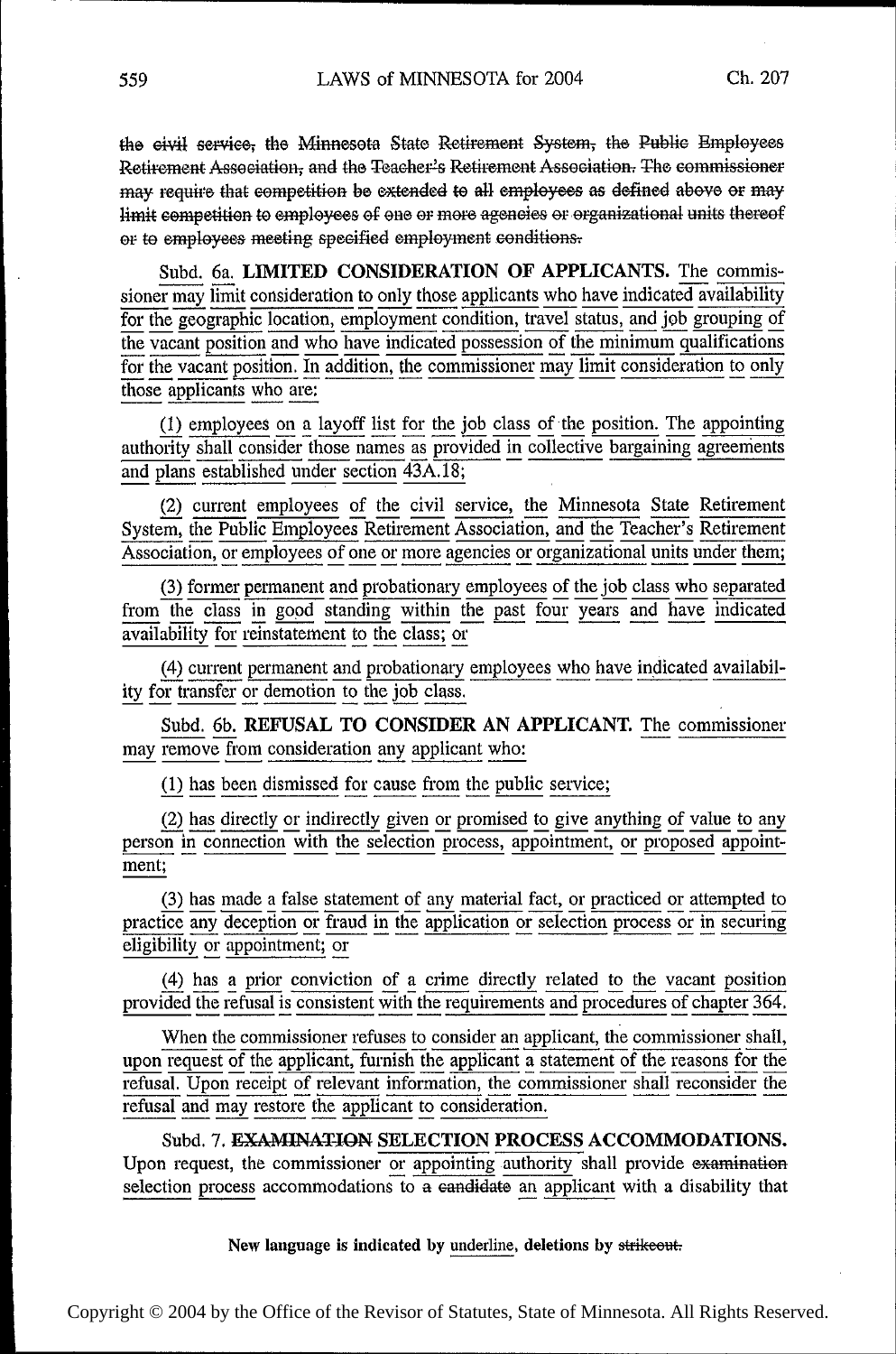does not prevent performance of the duties of the elass position. The accommodations must provide an opportunity to fairly examine assess the ability of the candidate applicant to perform the duties of the elass position notwithstanding the disability but must preserve, to the extent feasible, the validity of the examination selection process and equitable comparison of examination seores results with the results of competitors without disabilities.

Subd. 8. ELIGIBILITY FOR QUALIFIED DISABLED EXAMINATIONS. The commissioner shall establish alternative examination methods to assess the qualifications of applicants for a competitive open or competitive promotional examination who have a disability that does not prevent performance of the duties of the class but that cannot be accommodated in the regular examination process. Alternative examination methods offered must allow candidates for competitive open and competitive promotional exams to demonstrate possession of the same knowledge, skills, and abilities essential to satisfactory performance in the job class without compromising inferences about other candidates' qualifications.

Sec. 13. Minnesota Statutes 2002, section 43A.11, subdivision 5, is amended to read:

Subd. 5. DISABLED VETERAN; DEFINITIONS. For the purpose of the preference to be used in securing appointment from a competitive open examination an applicant pool, "disabled veteran" means a person who has a compensable service connected disability as adjudicated by the United States Veterans Administration, or by the retirement board of one of the several branches of the armed forces, which disability is existing at the time preference is claimed. For purposes of the preference to be used in securing appointment from a competitive promotional examination, "disabled veteran" means a person who, at the time of election to use a promotional preference, is entitled to disability compensation under laws administered by the Veterans Administration for a permanent service connected disability rated at 50 percent or more.

Sec. 14. Minnesota Statutes 2002, section 43A.11, subdivision 7, is amended to read:

Subd. 7. RANKING OF VETERANS. An eligible with a rating augmented by veteran's preference shall be entered on an eligible list ahead of a nonveteran with the same rating. Applicants who meet the minimum qualifications for a vacant position and claim disabled veteran's preference shall be listed in the applicant pool ahead of all other applicants. Applicants who meet the minimum qualifications for a vacant position and claim nondisabled veteran's preference shall be listed in the applicant pool after those claiming disabled veteran's preference and ahead of nonveterans.

Sec. 15. Minnesota Statutes 2002, section 43A.11, subdivision 8, is amended to read:

Subd. 8. NOTIFICATION. A governmental agency The commissioner or an appointing authority, when notifying eligibles applicants that they have passed examinations been accepted into the state's selection process, shall show the final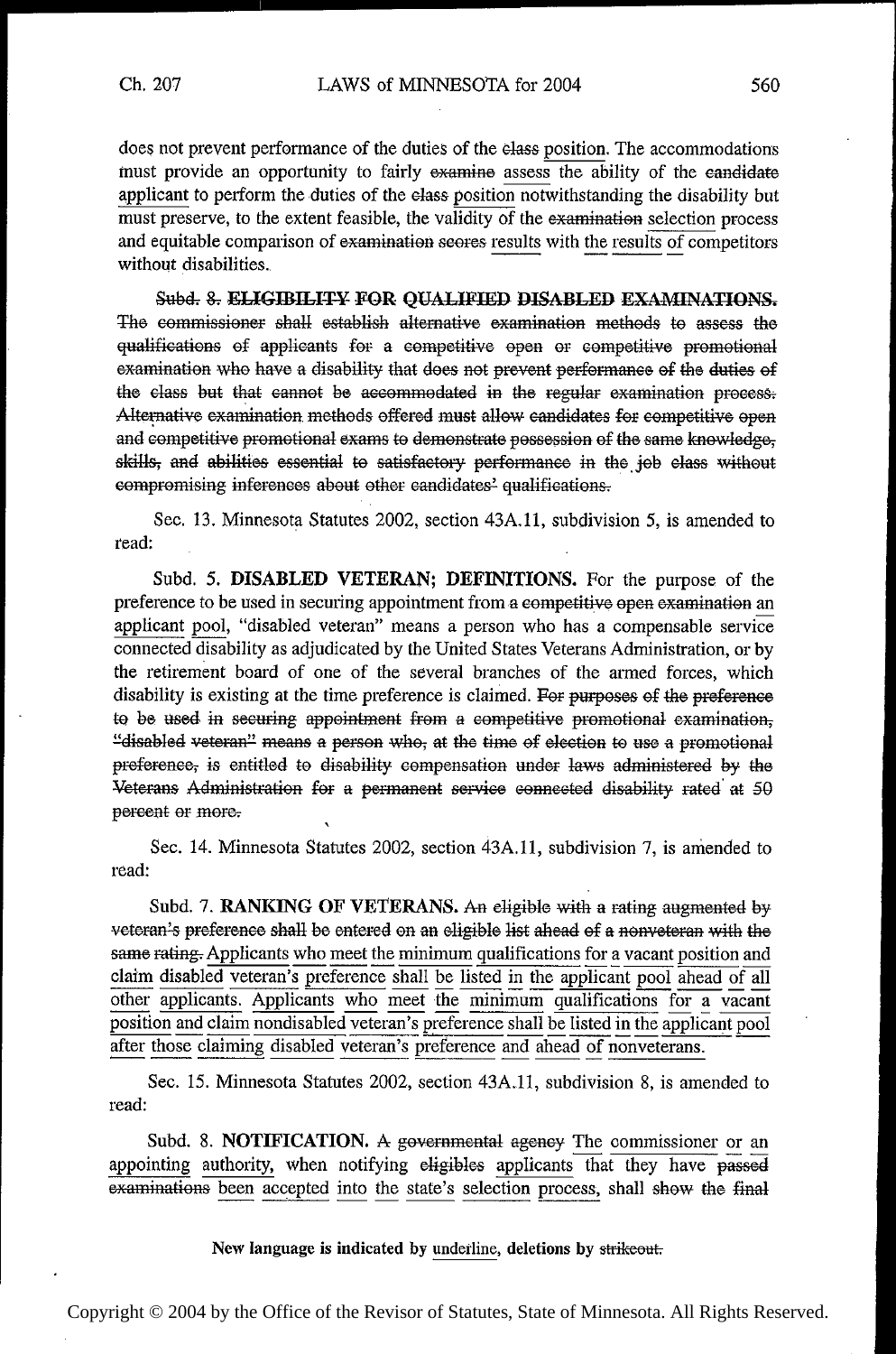examination ratings preference credits and shall notify eligibles applicants that they may elect to use veteran's preference to augment passing ratings.

Sec. 16. Minnesota Statutes 2002, section 43A.l1, subdivision 9, is amended to read:

Subd. 9. REJECTION; EXPLANATION. If the appointing authority rejects <sup>a</sup> eertified eligible member of the finalist pool who has received claimed veteran's preference, the appointing authority shall notify the eligible finalist in writing of the reasons for the rejection.

## Sec. 17. [43A.121] RANKING OF THE APPLICANT POOL.

Applicants referred from a layoff list shall be ranked as provided in the collective bargaining agreement or plan established under section  $43A.18$ , under which the layoff bargaining agreement or plan established under section 43A.18, under which the layoff list was established. All other names in an applicant pool shall be ranked according to the veteran's preference provisions of section  $43A.11$ , subdivision 7, and then in descending order of the number of skill matches for the vacant position. If any ties in rank remain, those names shall appear in alphabetical order.

Sec. 18. Minnesota Statutes 2002, section 43A.l5, subdivision 1, is amended to read:

Subdivision 1. GENERAL. Positions in the classified service may be filled other than by appointment from eligible lists a finalist pool only as provided in this section than by appointment from eligible lists a finalist pool only as provided in this section or other law, provided that appointments made pursuant to subdivisions 5, 6, 9, 10,  $\frac{11}{11}$ and  $12$ , and  $13$  shall be subject to applicable provisions of collective bargaining agreements.

Sec. 19. Minnesota Statutes 2002, section 43A.15, subdivision 2, is amended to read:

Subd. 2. EMERGENCY APPOINTMENTS. An appointing authority may make an emergency appointment for up to  $3045$  working days. If necessary, the commissioner may grant an extension of the emergency appointment for 15 additional working days: No person may be employed in any one agency on an emergency basis for more than 45 working days in any 12-month period.

Sec. 20. Minnesota Statutes 2002, section 43A.15, subdivision 4, is amended to read:

Subd. 4. PROVISIONAL APPOINTMENTS. The commissioner may authorize an appointing authority to make a provisional appointment if there is an urgent reasen for filling a vaeancy and no person on an incomplete certification applicant is suitable or available for appointment- and

N9 the person shall to be provisionally appointed unless the person has passed an appropriate qualifying examination or is qualified in all respects except for completion of a licensure or certification requirement. To the extent possible, the commissioner shall ensure that provisional appointments are kept to a minimum-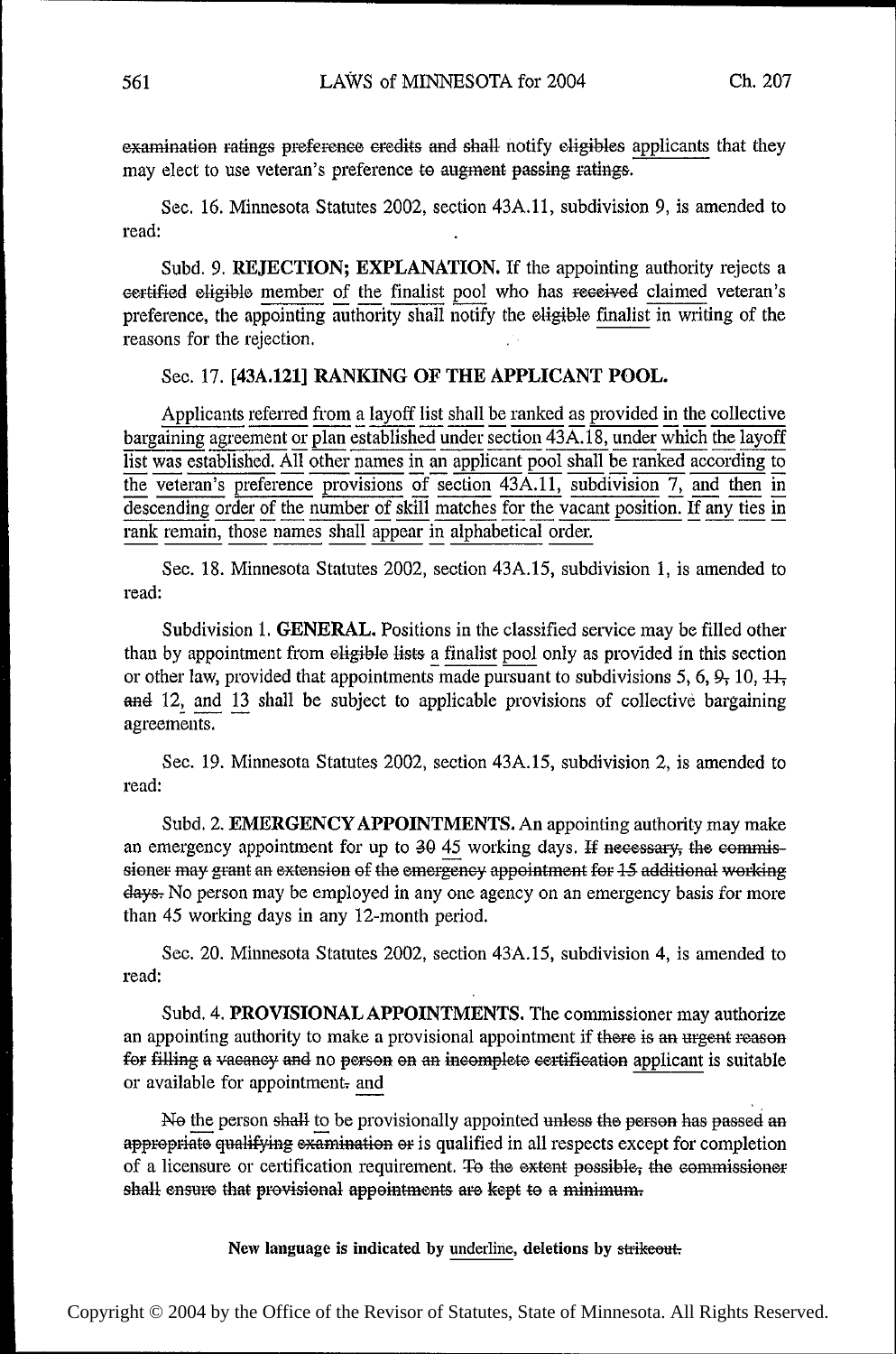No person shall be employed on a provisional basis for more than six months unless the commissioner grants an extension to <sup>a</sup>maximum of 12 months in the best interest of the state. No extension may be granted beyond 12 months except for persons provisionally appointed to physician positions or other requiring lieensure or eertification where there is a lack of eligibles applicants and the provisional appointee is continuing to work to complete the licensure or certification requirement.

At the request of an appointing authority, the commissioner may authorize the probationary appointment of a provisional appointee who has performed satisfactorily for at least 60 days and has completed the licensure or certification requirement.

Sec. 21. Minnesota Statutes 2002, section 43A.15, subdivision 7, is amended to read:

Subd. 7. APPOINTMENTS FOR UNCLASSIFIED INCUMBENTS OF NEWLY CLASSIFIED POSITIONS. The commissioner may authorize the probationary appointment of an incumbent who has passed a qualifying examination selection process and who has served at least one year in an unclassified position which has been placed in the classified service by proper authority.

Sec. 22. Minnesota Statutes 2002, section 43A.l5, subdivision 10, is amended to read:

Subd. 10. ROUTINE SERVICE AND ENTRY CLERICAL APPOINT-MENTS. The commissioner may authorize the administration of a qualifying selection process if a class is of a routine, service nature involving unskilled tasks, the performance of which cannot be directly related to qualifications beyond a minimum competency level. The eommissioner may also authorize the administration of ing skill tests for entry level elerical positions as an alternative to certificati from an eligible list as provided in section 43A.13.

Sec. 23. Minnesota Statutes 2003 Supplement, section 43A.l5, subdivision 14, is amended to read:

Subd. 14. ON-THE-JOB DEMONSTRATION EXAMINATION PROCESS AND APPOINTMENT. The commissioner shall establish qualifying procedures' for eandidates applicants whose disabilities are of such a severe nature that the eandidates applicants are unable to demonstrate their abilities in competitive and qualified disabled examination processes the selection process. The qualifying procedures must consist of up to 700 hours on-the-job trial work experience which will be in lieu of a eornpetitive exarninatioh and for which the disabled person has the option of being paid or unpaid. Up to three persons with severe disabilities and their job coach may be allowed to demonstrate their job competence as a unit through the on~the-job trial work experience examination selection procedure. This work experience on-the-job demonstration process must be limited to eandidates for appointment; promotion; or transfer applicants for which whom there is no reasonable accommodation in the examination selection process.

The commissioner may authorize the probationary appointment of a eandidate an applicant based on the request of the appointing authority that documents that the

New language is indicated by underline, deletions by strikeout.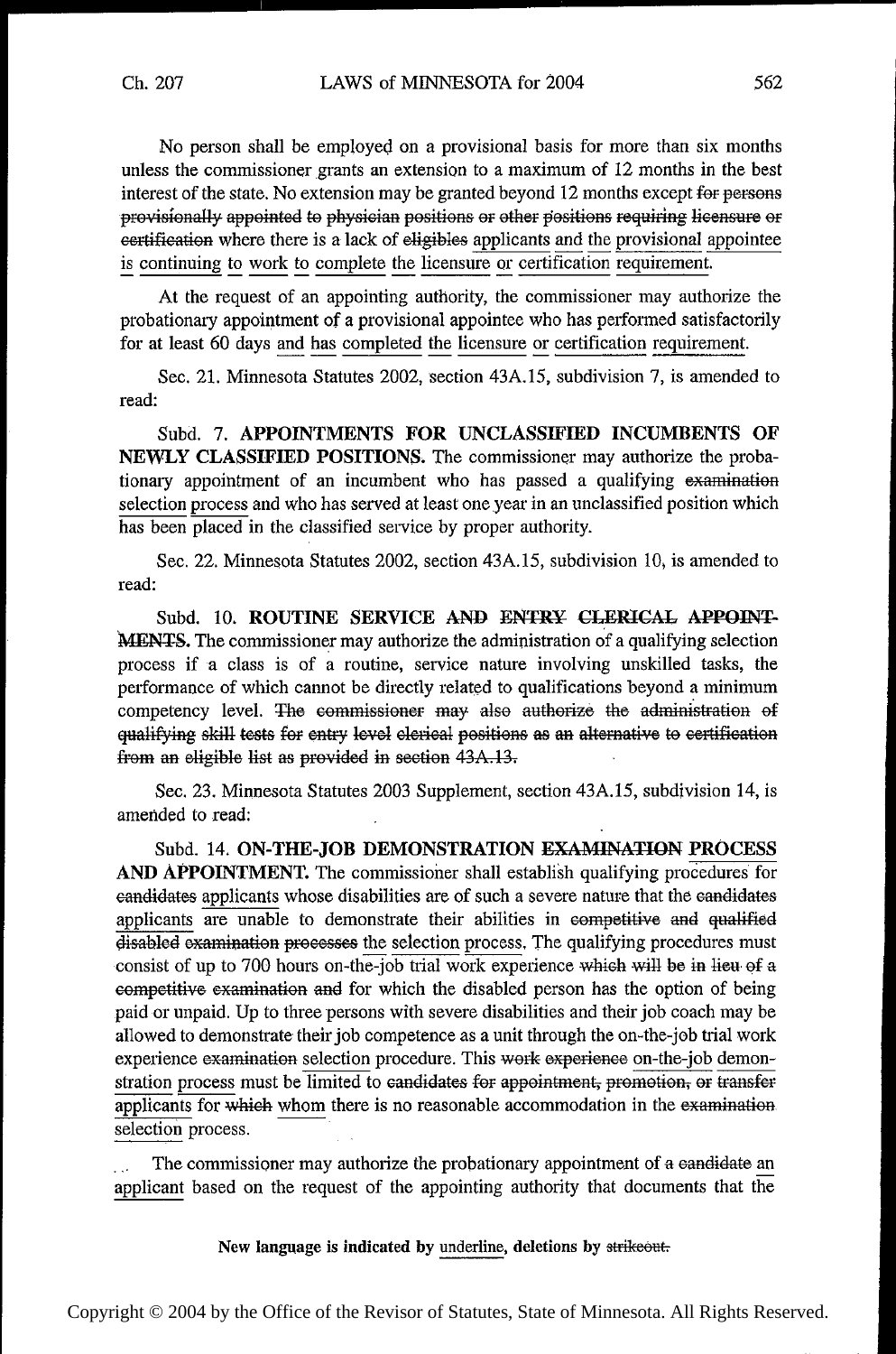eandidate applicant has successfully demonstrated qualifications for the position through completion of an on-the—job trial work experience. The implementation of this subdivision may not be deemed a violation of chapter 43A or 363A.

Sec. 24. Minnesota Statutes 2002, section 43A.l5, subdivision 15, is amended to read:

Subd. 15. REINSTATEMENT. An appointing authority may directly reinstate <sup>a</sup> person who is a former permanent or probationary employee of the job class, within four years of separation from the class. The four-year limitation does not apply to former permanent or probationary employees of the class who are receiving disability benefits under a state retirement plan.

Sec. 25. Minnesota Statutes 2002, section 43A.16, subdivision 1, is amended to read:

Subdivision 1. GENERAL. All unlimited appointments to positions in the classified service except as provided in this subdivision shall be for a probationary period the ,duration of which shall be determined through collective bargaining agreements or plans established pursuant to section 43A.l8 but which shall not be less than 30 days of full-time equivalent service nor more than two years of ful1—time equivalent service. An appointing authority may require a probationary period for transfers, reempleyments; reinstatements, voluntary demotions, and appointments from layoff lists of former employees of a different appointing authority. For employees in a bargaining unit as defined in section 179A.1O the requirement of such a probationary period shall be subject to applicable provisions of collective bargaining agreements.

Sec. 26. Minnesota Statutes 2002, section 43A.191, subdivision 3, is amended to read:

Subd. 3. AUDITS; SANCTIONS AND INCENTIVES. (a) The commissioner shall annually audit the record of each agency to determine the rate of compliance with affirmative action requirements.

(b) By March 1 of each odd-numbered year, the commissioner shall submit <sup>a</sup> report on affirmative action progress of each agency and the state as a whole to the governor and to the Finance Committee of the senate, the Ways and Means Committee of the house of representatives, the Governmental Operations Committees of both houses of the legislature, and the Legislative Coordinating Commission on Employee Relations. The report must include noncompetitive appointments made under section 43A.08, subdivision 2a, or 43A.15, subdivisions 3 to  $437$ , 10, and 12, and cover each agency's rate of compliance with affirmative action requirements.

(0) An agency that does not meet its hiring goals must justify its nonaffirmative action hires in competitive and noncompetitive appointments according to criteria issued by the Department of Employee Relations. "Missed opportunity" includes failure to justify a nonaffirmative action hire. An agency must have 25 percent or less missed opportunities in competitive appointments and 25 percent or less missed opportunities in appointments made under sections 43A.08, subdivisions 1, clauses (9),

New language is indicated by underline, deletions by strikeout.

~~

~~~~

~~~

~ ~ ~ ~ ~

~~~

~~~

~~~

~~~

 $\mathbf{\cdot}$ 

~~

~ ~ ~ ~

~ ~ ~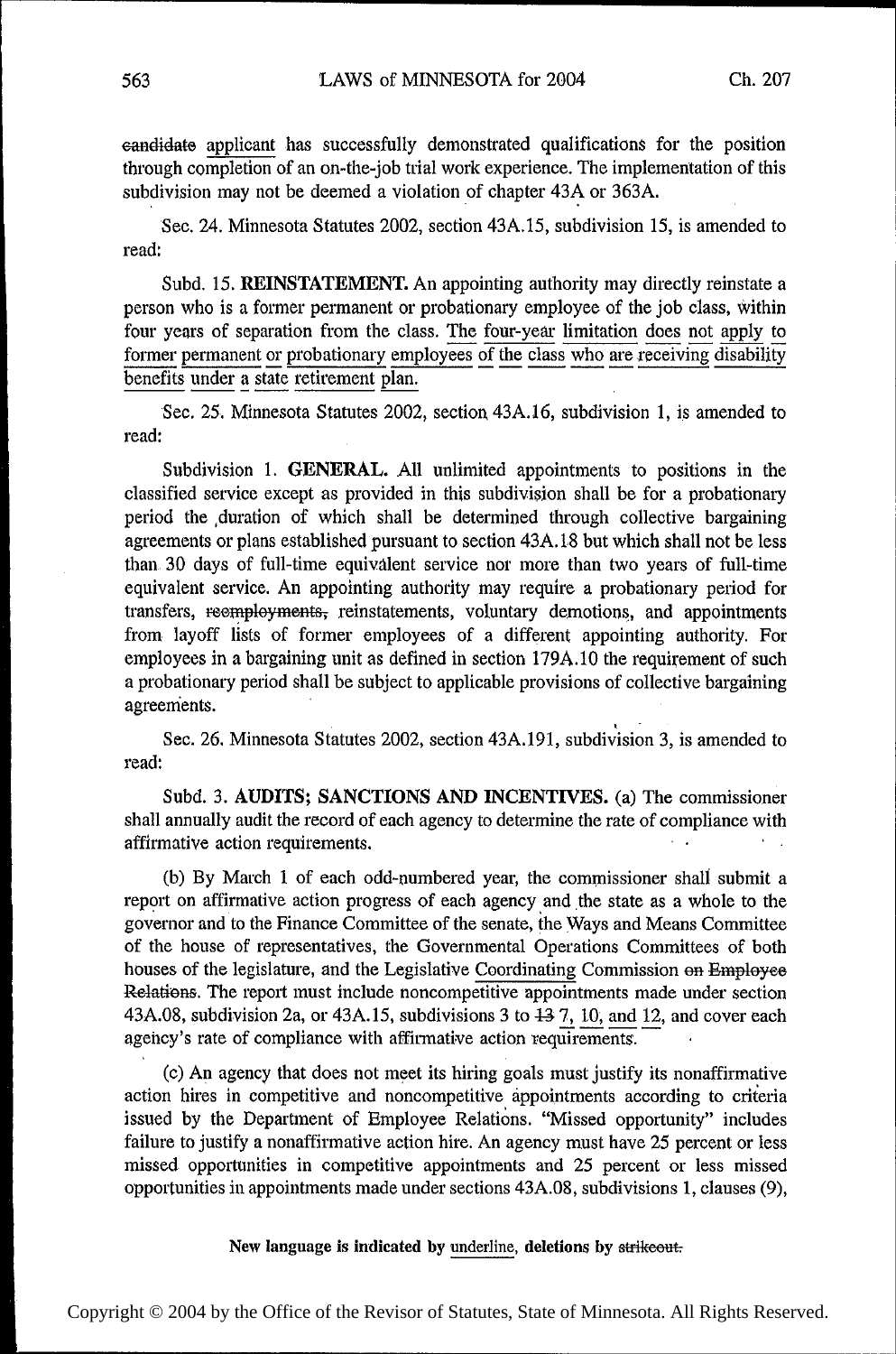J.

 $(11)$ , and  $(16)$ ; and  $2a$ ; and  $43A.15$ , subdivisions 3 to 7, 10, 12, and 13. In addition, an agency shall:  $\mathcal{C}=\mathcal{C}(\mathcal{S})$ 

(1) demonstrate a good faith effort to recruit protected group members by following an active recruitment plan;

(2) implement a coordinated retention plan; and

(3) have an established complaint resolution procedure.

(d) The commissioner shall develop' reporting standards and procedures for measuring compliance.'

(e) An agency is encouraged to develop other innovative ways to promote awareness, acceptance, and appreciation for diversity and affirmative action. These innovations will be considered when evaluating an agency's compliance with this section.

(f) An agency not in compliance with affirmative action requirements of this 'section must identify methods and programs to improve performance, to reallocate resources internally in order to increase support for affirmative action programs, and to submit program and resource reallocation proposals to the commissioner for approval. An agency must submit these proposals within 120 days of being. notified by the commissioner that it is out of compliance with affirmative action requirements. The commissioner shall' monitor quarterly the affirmative action programs of an agency found to be out of compliance.

(g)'The commissioner shall' establish a program to recognize an agency that has made significant and measurable progress in implementing an affirmative action plan.

Sec. 27. Minnesota Statutes 2002, section 43A.36, subdivision 1, is amended to read:

Subdivision 1. COOPERATION; STATE AGENCIES. The commissioner may  $\mathcal{L}^{\pm}$ delegate administrative functions associated with the duties of the commissioner to appointing authorities who have the capability to perform such functions when the commissioner determines that it is in the best interests of the state civil service. The commissioner shall consult with agencies and agencies shall cooperate as appropriate in implementation of this chapter,

The commissioner, in conjunction with appointing authorities, shall analyze and 'assess current and future human resource requirements of the civil service and coordinate personnel actions throughout the civil service to meet the requirements. The commissioner shall permit appointing authorities to use eligible lists in making appointments to positions in the unclassified service and shall provide recruiting assistance and make the applicant database available to appointing authorities to use in<br>making appointments to positions in the unclossified service making appointments to positions in the unclassified service.

The head of each agency in the executive branch shall designate an agency personnel officer. The agency personnel officer shall be accountable to the agency head for all personnel functions prescribed by laws, rules, collective bargaining agreements,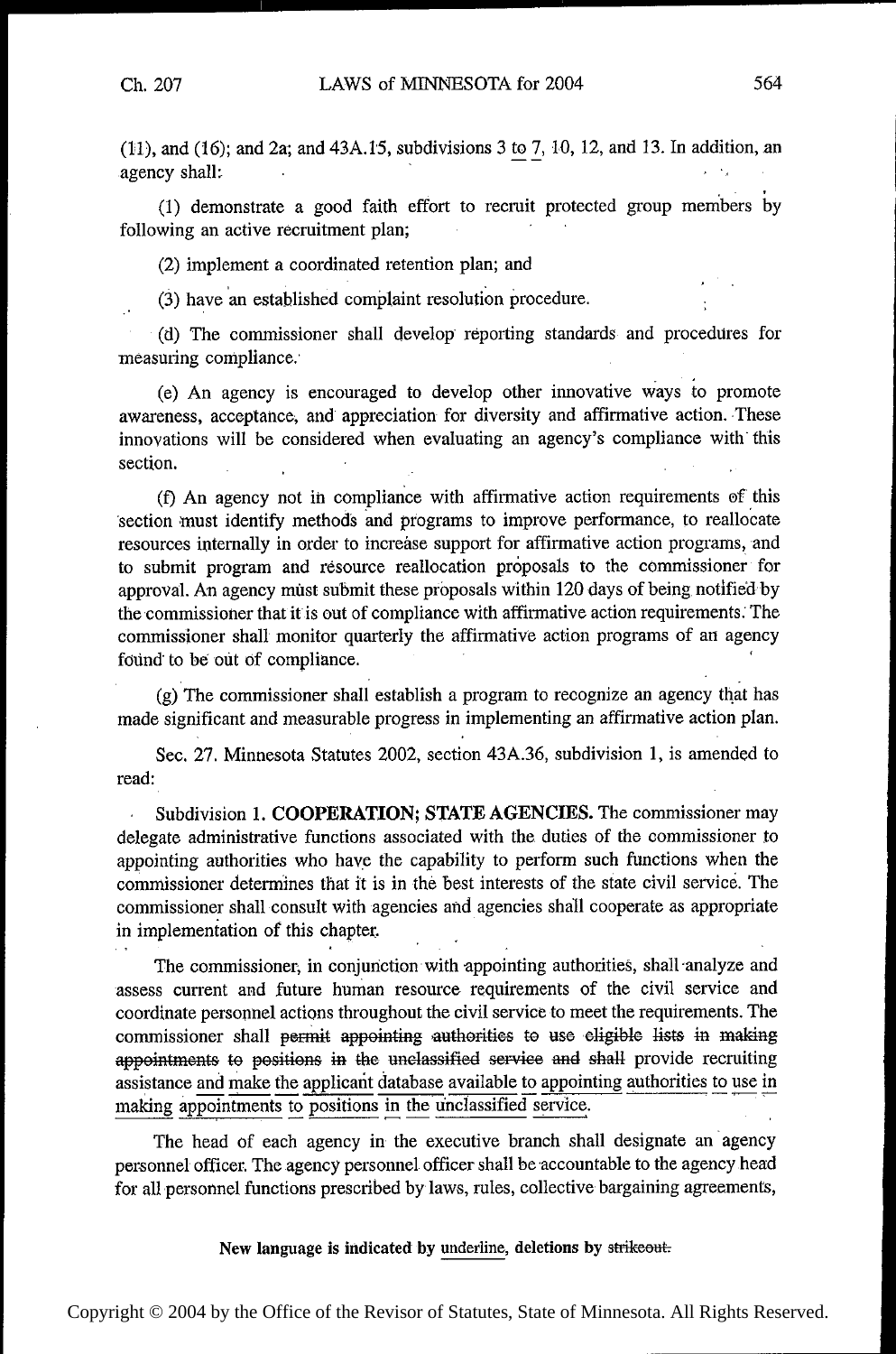the commissioner and the agency head. 'Except when otherwise prescribed by the agency head in a specific instance, the personnel officer shall be assumed to be the authority accountable to the agency head over any other officer or employee in the agency for personnel functions.

The head of each agency in the executive branch shall designate an affirmative action officer who shall' have primary responsibility for the administration of the agency's affirmative action plan. The officer shall report directly to the head of the agency on affirmative action matters.

Sec. 28. Minnesota Statutes 2002, section 43A.39, subdivision 1, is amended to read:  $\blacksquare$ 

Subdivision 1. PROHIBITED ACTS; PENALTIES. All employees shall comply with and aid in all proper ways the enforcement of the provisions of this chapter. No employee or any other person shall intentionally:

(a) Make any false oral or written statement, mark, rating or report concerning any application, examination; certification selection process, or appointment made under provisions of this chapter or in any manner commit or attempt to commit any fraud preventing the impartial execution of this chapter;

(b) Directly or indirectly, give, render, pay, offer, solicit, or accept any money, service or other valuable consideration for any appointment, proposed appointment, promotion or proposed promotion to, or any advantage in obtaining, a position in the civil service;

(c) Defeat, deceive, or obstruct any person in exercising rights to examination; eligibility, eertification or appointment under this chapter, or furnish to any person any special or secret information for the purpose of affecting the rights or prospects of any person with respect to appointment, advancement or retention in the classified service;

(d) Violate the provisions of section 43A.37 or 43A.38; or

(e) If in the classified service, engage in activities prohibited by section 43A.32.

Sec. 29. Minnesota Statutes 2002, section 197.455, is amended to read:

# 197.455 STATE LAW APPLICABLE VETERAN'S PREFERENCE AP-PLIED.

Subdivision 1. APPLICATION. The provisions of section 43A.11 granting preference to veterans in the state civil service This section shall also govern preference of a veteran under the civil service laws, charter provisions, ordinances, rules or regulations of a county, city, town, school district, or other municipality or political subdivision of this state, except that a notice of rejection stating the reasons for rejection of a qualified veteran shall be filed with the appropriate local personnel officer. Any provision in a law, charter, ordinance, rule or regulation contrary to the applicable provisions of this section 43A.11 is void to the extent of such inconsistency. Sections 197.46 to 197.48 shall not apply to state civil service.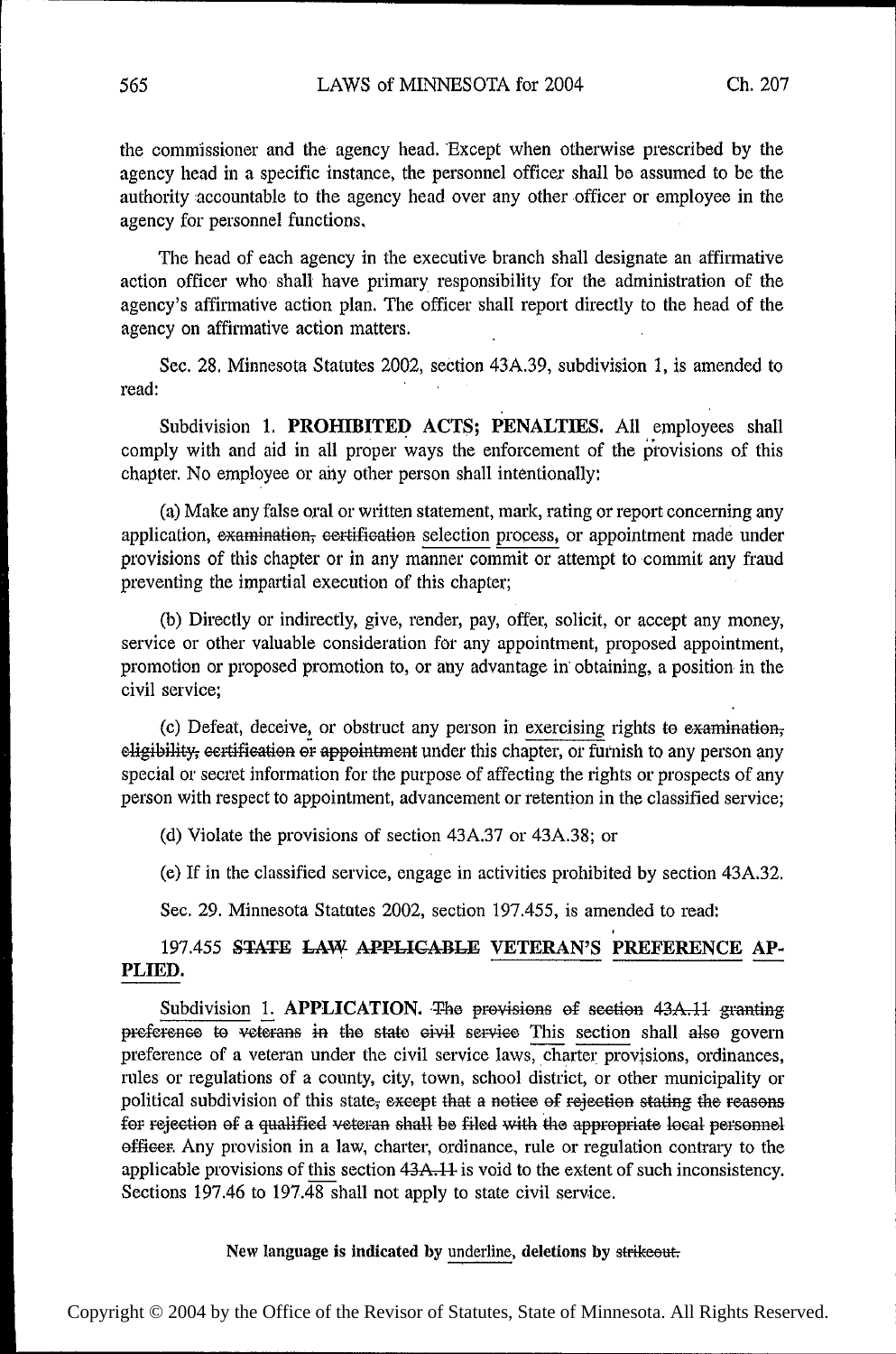Subd. 2. CREATION. Recognizing that training and experience in the military services of the government and loyalty and sacrifice for the government are qualifications of merit which cannot be readily assessed by examination, a veteran's<br>preference shall be available to a veteran as defined in section 197.447.

Subd. 3. RESTRICTIONS. Veteran's preference credit under this section may not be used by any veteran who is currently receiving or is eligible to receive a monthly veteran's pension based exclusively on length of military service.

Subd. 4. NONDISABLED VETERAN'S CREDIT. There shall be added to the competitive open examination rating of a nondisabled veteran, who so elects, a credit of five points provided that the veteran obtained a passing rating on the examination without the addition of the credit points.

Subd. 5. DISABLED VETERAN'S CREDIT. There shall be added to the competitive open examination rating of a disabled veteran, who so elects, a credit of<br>ten points provided that the veteran obtained a passing rating on the examination<br>without the addition of the credit points. There shall promotional examination rating of a disabled veteran, who so elects, a credit of five<br>points provided that  $(1)$  the veteran obtained a passing rating on the examination<br>without the addition of the credit points; and  $(2)$ promotion after securing public employment.

Subd. 6. DISABLED VETERAN; DEFINITIONS. For the purpose of the preference to be used in securing appointment from a competitive open examination,<br>
"disabled veteran" means a person who has a compensable service-connected<br>
disability as adjudicated by the United States Veterans Adminis retirement board of one of the several branches of the armed forces, which disability is existing at the time preference is claimed. For purposes of the preference to be used in securing appointment from a competitive promotional examination, "disabled veteran" means a person who, at the time of election to use a promotional preference, is entitled to disability compensation under laws administered by the Veterans Administration for a permanent service-connected disability rated at 50 percent or more.

Subd. 7. PREFERENCE FOR SPOUSES. A preference available pursuant to this section may be used by the surviving spouse of a deceased veteran and by the spouse of a disabled veteran who because of the disability is unable to qualify.

Subd. 8. RANKING OF VETERANS. An eligible with a rating augmented by veteran's preference shall be entered on an eligible list ahead of a nonveteran with the same rating.

Subd. 9. NOTIFICATION. A governmental agency, when notifying eligibles that they have passed examinations, shall show the final examination ratings and preference credits and shall notify eligibles that they may elect to use veteran's preference to augment passing ratings.

Subd. 10. REJECTION; EXPLANATION. If the appointing authority rejects a certified eligible who has received veteran's preference, the appointing authority shall

New language is indicated by underline, deletions by strikeout.